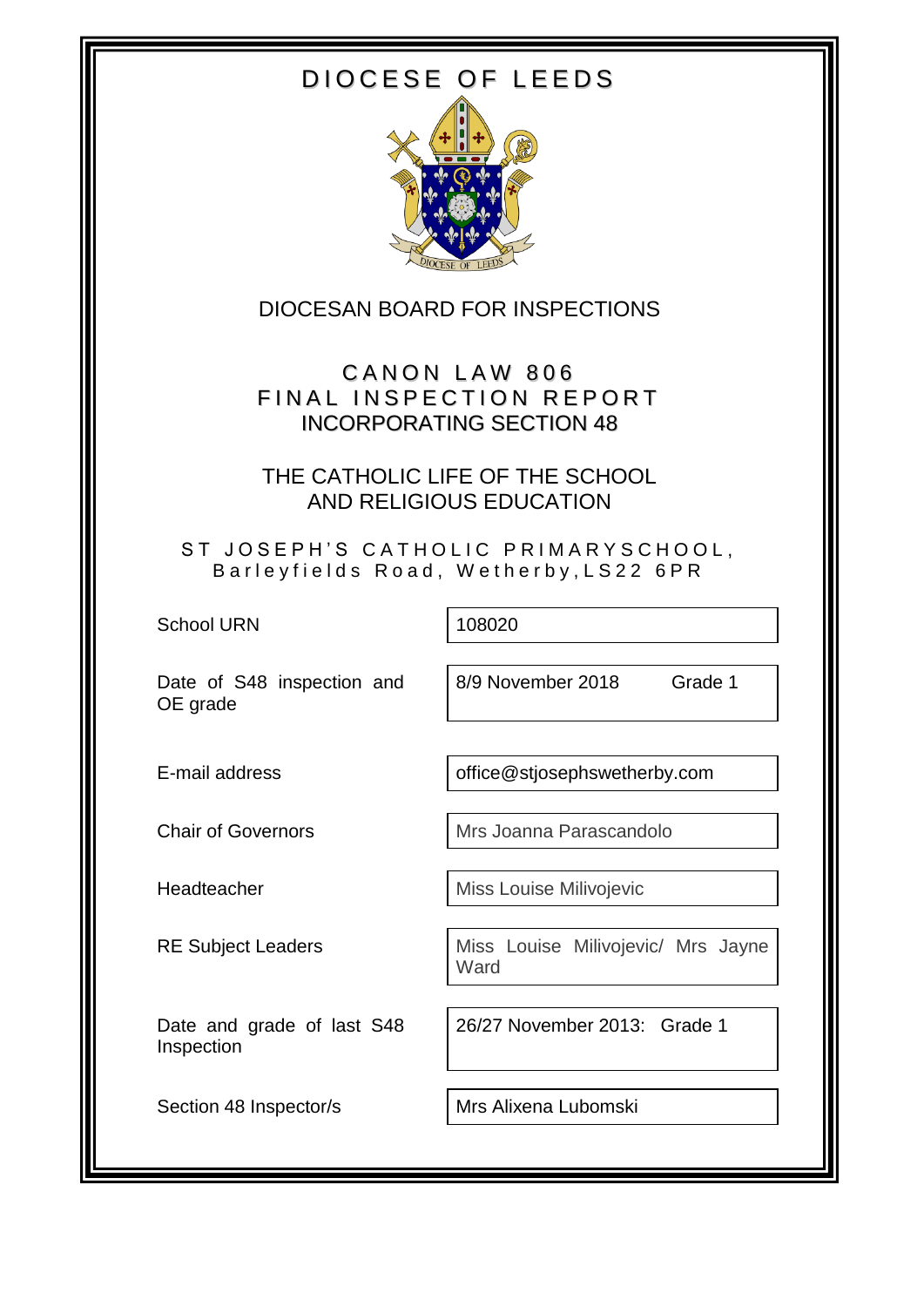**Inspection Grades: 1 is Outstanding, 2 is Good, 3 Requires improvement in order to be good, 4 is Inadequate**

**OVERALL EFFECTIVENESS:** how effective is the school in providing Catholic Education.

*The above judgement on overall effectiveness is based on all the available evidence following the evaluation of:*

### **CATHOLIC LIFE 1**

#### **RELIGIOUS EDUCATION 1**

#### **COLLECTIVE WORSHIP 1**

#### **Summary of key findings:**

#### **This is an outstanding Catholic school.**

- St Joseph's Catholic Primary, Wetherby is a deeply committed and caring community, characterised by outstanding leadership at all levels, dedicated staff, and pupils who embrace the demands that the membership of a school community entails.
- The mission statement of the school is celebrated in every area of the school environment thus enabling the whole community to live out the Gospel message in their daily lives.
- The Catholic Life (CL) of the school is deeply embedded, ensuring that all pupils can contribute to and benefit from the excellent provision. They know that the school is made special by its Catholic ethos and they have a tremendous sense of belonging, shared by their parents and carers.
- Religious Education (RE) is outstanding. Skilled teaching builds pupils' understanding from an early age so that they become religiously literate young people as they move through the school who can then consider, question, reflect on and consistently apply Catholic teaching in their daily lives.
- Teaching is engaging and motivating, with a wide range of strategies employed to sustain pupils' interest and harness their involvement to best effect.
- Attainment in RE is high, with a large number of pupils achieving beyond age related expectations by the end of Key Stage 2. Information about attainment and progress in RE needs to be shared in a clearer format with parents and carers.
- Collective Worship is excellent, based on a clear policy and effective implementation. Leaders have very good knowledge of how to plan and deliver opportunities for worship that is inclusive of all at an age appropriate level. Pupils' skills in preparing and leading Collective Worship are well developed. Links with the school's parish, through the parish priest, are well established, and the priest is a frequent visitor.
- Leadership roles in the school are clearly defined. Leaders are supported and held to account by a committed and knowledgeable governing body.
- The headteacher communicates her vision with passion; the school's catholicity, and how it applies to everyone, is of the highest importance, and all acknowledge her outstanding leadership. She is supported by an equally committed and able senior



**1**



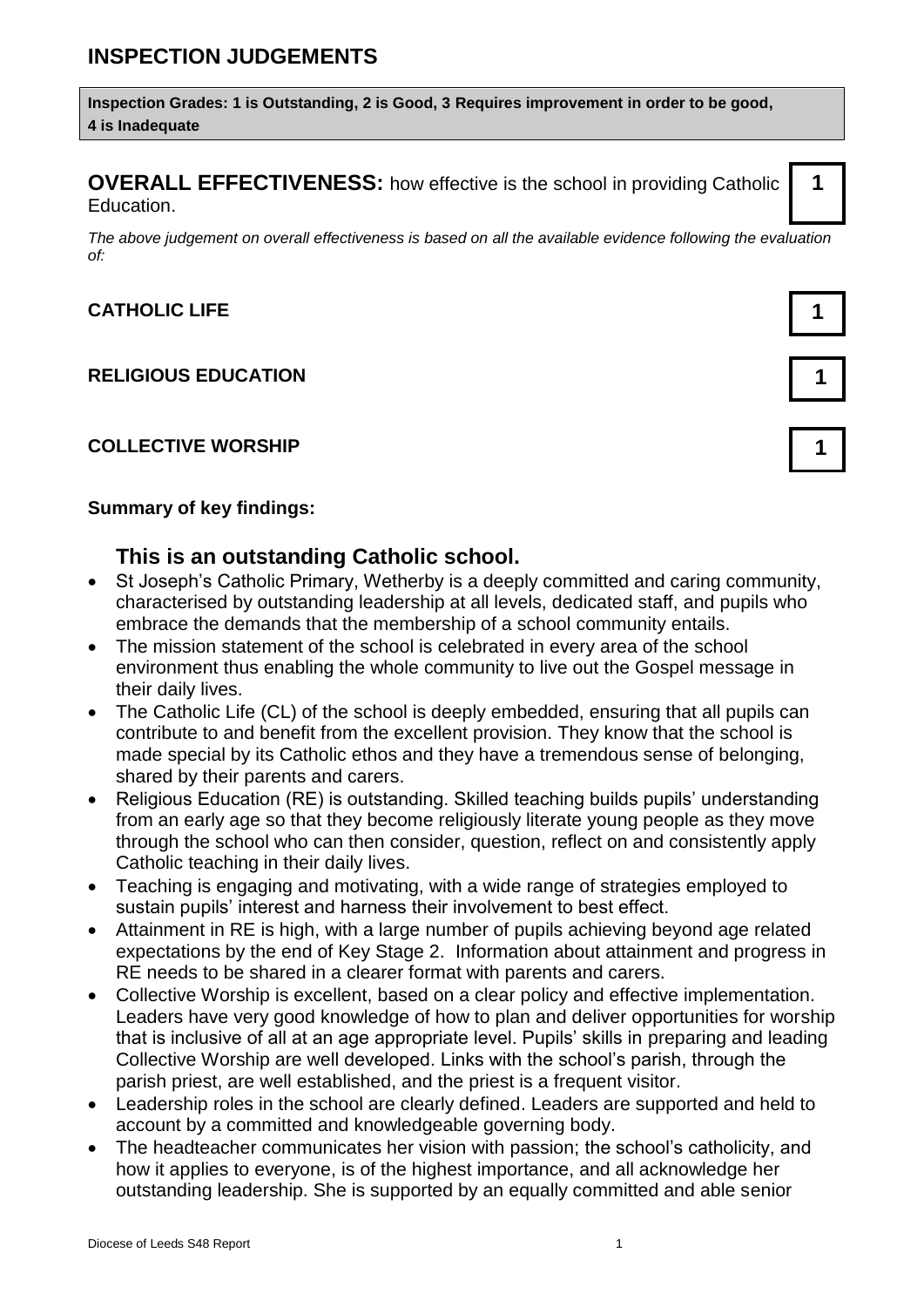leadership team, which includes the knowledgeable and enthusiastic leader of Religious Education.

- The inspirational headteacher, supported by an equally committed deputy headteacher, ensure that the mission of the school impacts positively on the school's wider parish and local communities.
- All staff are very secure in their support for the strong Catholic ethos within the school.
- Effective and supportive partnerships have been developed by the school, particularly with the other schools in the local Diocesan cluster.
- The recommendation raised in the previous Section 48 RE inspection have been effectively addressed.
- All canonical and statutory duties are fulfilled.

### **What the school needs to do to improve further.**

- Develop a more systematic approach to the monitoring and evaluation of the Catholic Life and Collective Worship, including regular opportunities to collect the views of governors, staff and parents.
- Continue to enable the pupils to demonstrate their 'Faith in Action' through the development of more links with the parish and wider community.
- Further secure the pupils' Collective Worship skills by providing opportunities for the older pupils to prepare and deliver liturgies to the younger pupils.

### **Information about this inspection**

The Inspection of St Joseph's Catholic Primary, Wetherby was carried out under the requirements of the Education Act 2005, and in accordance with the Leeds Diocesan Framework and Schedule for Section 48 Inspections approved by the Bishop of Leeds. The inspection reviews and evaluates how effective the school is in providing Catholic education. This process begins with the school's own self-evaluation and the inspection schedule follows the criteria set by the National Board of Religious Inspectors and Advisers (NBRIA 2017).

The inspector reviewed in detail the following aspects:

- The extent to which the key issue for action identified in the previous Section 48 Inspection has been addressed.
- The extent to which pupils contribute to and benefit from the Catholic Life of the school.
- The quality of provision for the Catholic Life of the school.
- How well leaders and governors promote, monitor and evaluate the provision of the Catholic Life of the school.
- How well pupils achieve and enjoy their learning in Religious Education.
- The quality of teaching, learning and assessment in Religious Education.
- How well leaders and governors promote, monitor and evaluate the provision for Religious Education.
- How well pupils respond to and participate in the school's Collective Worship.
- The quality of Collective Worship provided by the school.
- How well leaders and governors promote, monitor and evaluate the provision for Collective Worship.

The inspection was carried out by one inspector over one and a half days.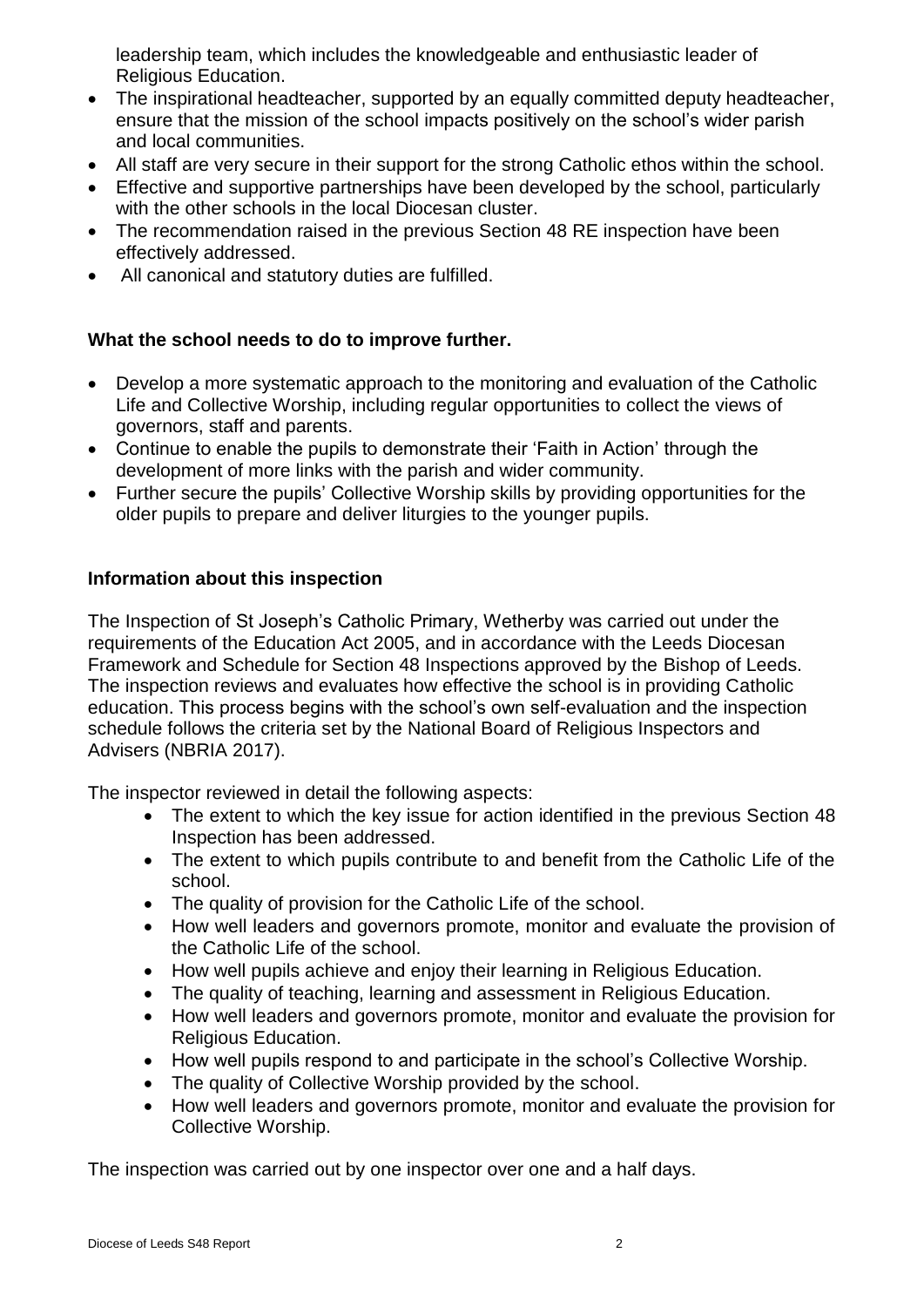- The inspector and headteacher completed a 'teaching and learning walk' throughout the whole school.
- The inspector observed acts of Collective Worship involving the whole school led by year 2, a key stage two Collective Worship led by year 5 and separately in two other classes.
- Meetings were held with the headteacher (who is also one of the RE leaders), deputy head, the second RE subject leader, the Collective Worship leader, the parish priest, governors, parents, representatives from the mini religious development team, school council, mini vinnies and Planet Protectors.
- A comprehensive sample of evidence covering the Catholic Life of the school was made available.
- The school's data records which show group attainment data were analysed.
- Samples of pupils' work, examples of marking, data from pupil and parent questionnaires, minutes from governors meetings and headteacher reports were scrutinised.
- School newsletters, Collective Worship planning and the whole school development plan were scrutinised.
- Displays in classrooms and around the school and photographic evidence of activities throughout the liturgical calendar year, to show special themed work which has taken place in school and in the local community, have been noted.

### **Information about this school**

- St Joseph's Catholic Primary is a one-form entry school within the parish of St Joseph's Wetherby.
- 93% of the pupils are Catholic, 4% are from other Christian backgrounds and 3% have no religious affiliation. There are seven Catholic teachers.
- 14% of the pupils are supported through the special educational needs and disabilities register.
- 8% of the pupils are classified as disadvantaged and are in receipt of pupil premium funding.
- 9% of the pupils have English as an additional language.
- The RE leaders regularly host and attend local RE meetings to share their expertise and good practice with colleagues.

# **Full report - inspection judgements**

# **CATHOLIC LIFE**

### **The Catholic Life of the school is Outstanding.**

| The extent to which pupils contribute to and benefit from the Catholic Life of the<br>school. |  |
|-----------------------------------------------------------------------------------------------|--|
| The quality of provision for the Catholic Life of the school                                  |  |
| How well leaders and governors promote, monitor and evaluate the provision of the             |  |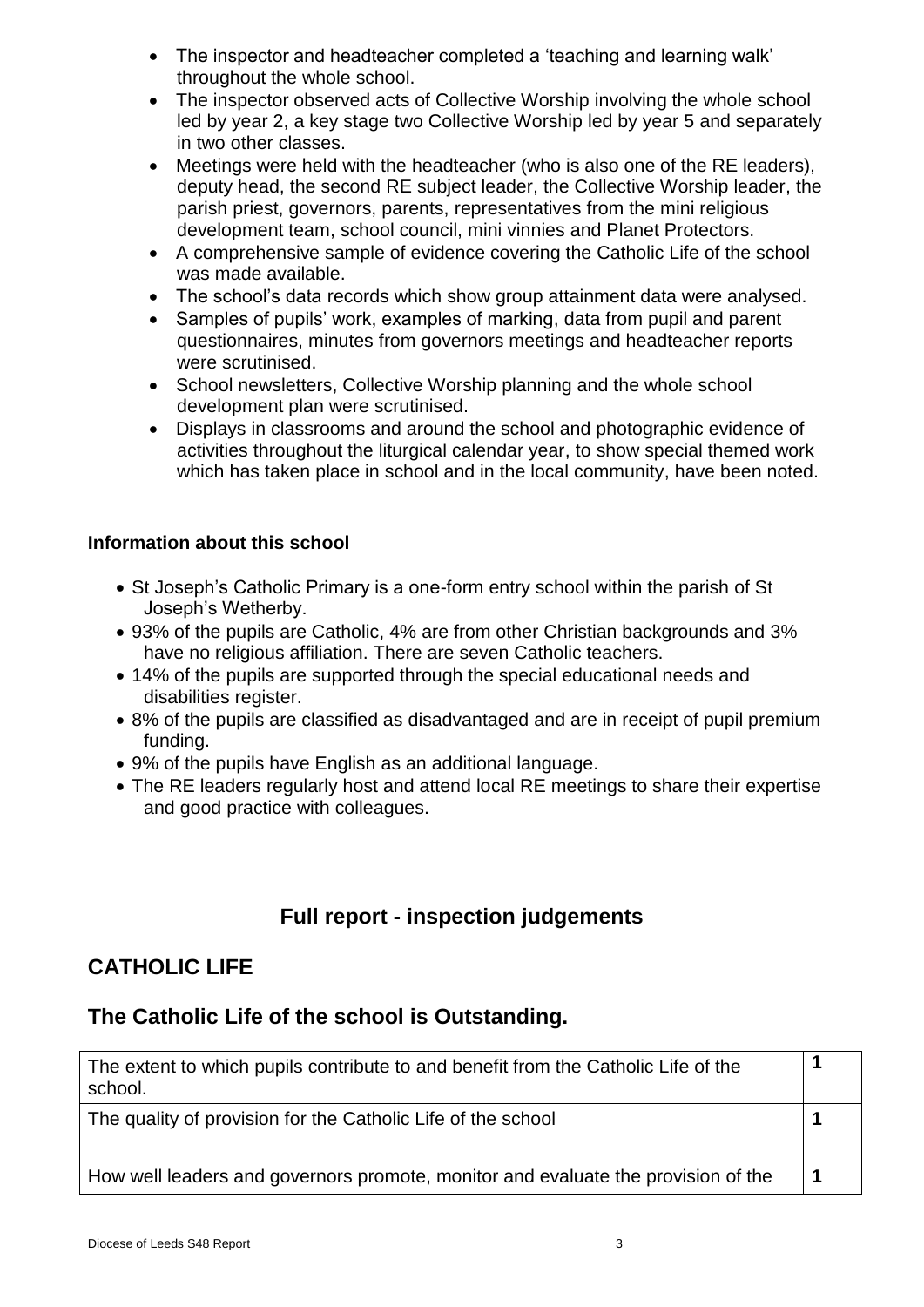- All pupils are active participants in the Catholic Life of the school. They have a full understanding of the school's mission statement 'Live in Faith, Learn with Hope, Love in Peace, Worship and Celebrate in our Community' and they contribute significantly to the application of the mission in their daily lives.
- Through the work of the mini-vinnies, the mini religious development team and the 'planet protectors', the pupils have a strong voice within the school. They are able to systematically review activities that demonstrate the mission of the school and are proactive in their leadership of improvements.
- They show a sincere respect for themselves and their peers, and for the environment of the school. The behaviour of almost all pupils is excellent. They show an ability to focus, reflect, listen and consider matters religious, spiritual and moral. They are able to forgive and be forgiven. They enjoy and celebrate the success of others.
- They acknowledge the importance of prayer, learning about the person of Jesus and using his example to help the younger children when they are having friendship difficulties.
- They understand the importance in caring for each other. This can be seen in the close relationships built up between the pupils across the year groups as they play together during playtimes.
- Pupils participate willingly in the school's chaplaincy provision, through the liturgical celebrations in school and parish, and through voluntary activities such as the home prayer bags and their involvement in parish family masses.
- The pupils respond very well to the school's support for their personal and emotional needs through the curriculum and pastoral care given by all members of staff. The children stated that they loved coming to school because of the care and support that they receive from all of the staff.
- Pupils value and respect the Catholic tradition. They develop a sense of wonder through frequent opportunities for reflection, and have an understanding that they are called by God to put the needs of others first.
- The Catholicity of the school is very effectively presented in its environment through impressive displays of themes, pupils' work, religious artefacts and focal points for worship.
- The headteacher's vision of securing links with the wider community is having a very positive impact on the pupils and staff. Older members of the parish are regularly visited by the pupils, links with local schools are giving staff wider professional support networks and increased parish participation is resulting in more families celebrating together at weekend masses.
- This pastoral care and support is highly praised by parents and grandparents.
- The curriculum is designed to offer many opportunities for moral and spiritual development of pupils, through Catholic social teaching within the RE curriculum and Relationship and Sex Education (RSE). Parents reported that they are well informed of the content of the RSE programme.
- The RSE policy has been reviewed and implemented in line with current diocesan requirements.
- Leaders and governors have ensured that the Catholic Life of the school is the highest priority in its strategic development planning. Governors make a significant contribution to the Catholic Life of the school on a day to day basis through their regular visits and monitoring activities.
- Self evaluation of the Catholic Life is accurate in identifying strengths and areas for development. Monitoring has been systematic in judging the impact of Catholic Life provision through the use of regular questionnaires for pupils. Some feedback has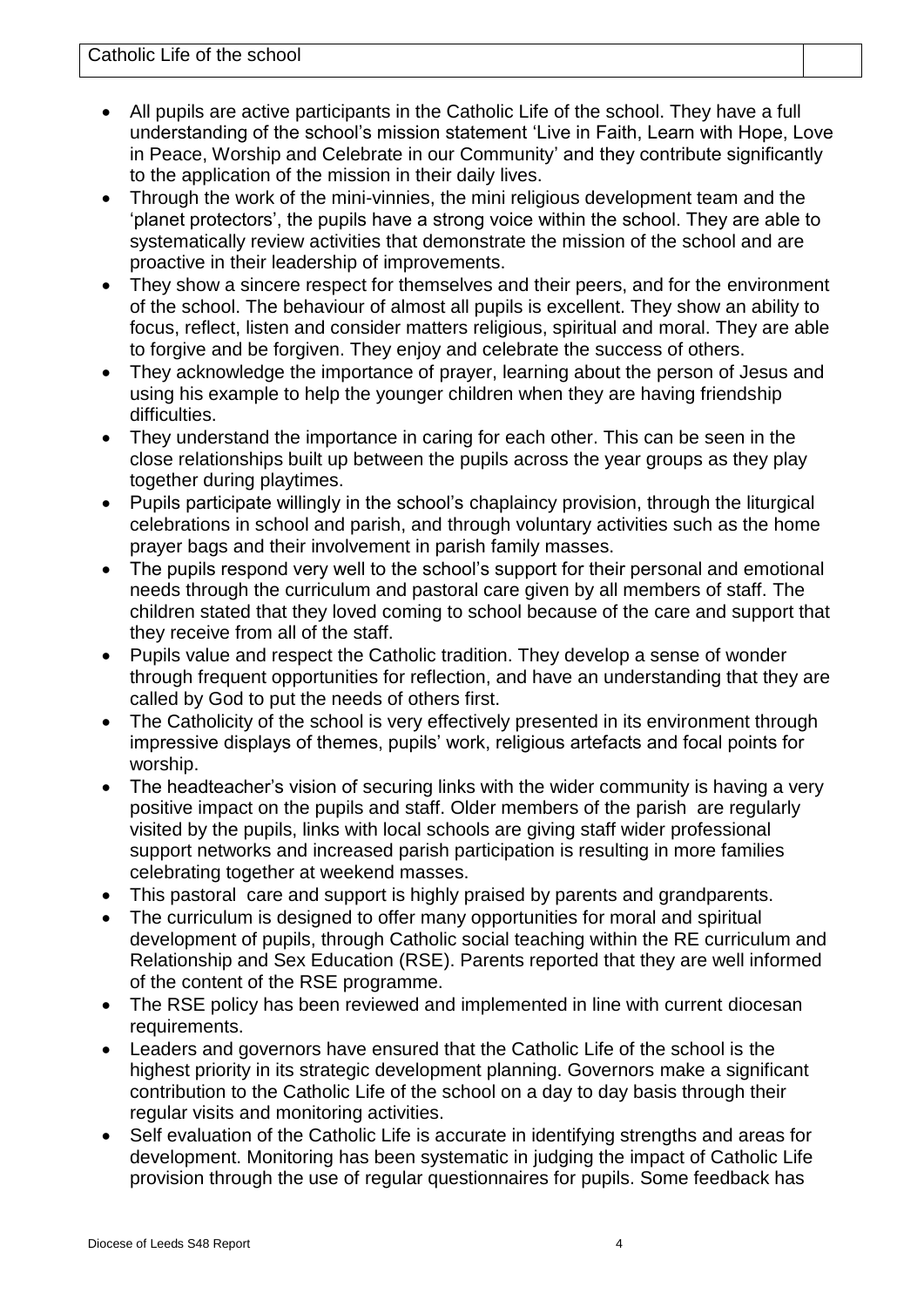been received from governors, staff and parents. This needs to be a more regular feature of the school's monitoring timetable to help to inform the leaders' strategic planning going forward.

- There has been a good level of continuing professional development (CPD) offered to staff and this has strengthened their understanding of mission, curriculum and their roles within the school.
- Parents are overwhelmingly supportive of the school, recognising the strength of its Catholic ethos. They talk about the kindness, care and gratitude that their children show at home and in community as a result of their education at St Joseph's. They speak very highly of the school as the 'embodiment of how they want their children to be brought up' and are delighted that their positive attitudes to learning are carried through into high school and beyond.

# **RELIGIOUS EDUCATION**

## **Religious Education is Outstanding.**

| How well pupils achieve and enjoy their learning in Religious Education                                      |  |
|--------------------------------------------------------------------------------------------------------------|--|
| The quality of teaching, learning and assessment in Religious Education                                      |  |
| How well leaders and governors promote, monitor and evaluate the provision for<br><b>Religious Education</b> |  |

- Attainment and progress in Religious Education at St Joseph's are excellent. As soon as pupils enter the school, they start to develop their religious literacy and knowledge of scripture so that by the end of Key Stage 1 almost all achieve age-related expectations and a significant number achieve beyond these. By the end of Key Stage 2 the proportion achieving at a higher level than expected has grown over time.
- Most groups of pupils make comparable progress with each other. The school's effective support for pupils with special educational needs or disabilities, through careful planning and allocation of resources, has been effective in enabling them to achieve higher assessment levels than previously. All adults who work with individuals and small groups of children ensure that they are consistent in their use of religious vocabulary during the sessions in order to continuously upskill the pupils.
- As a result of very good teaching, pupils are able to reflect spiritually and are aware of the demands of commitment to religious life. They concentrate well and are able to work collaboratively with their peers on a variety of learning tasks. They actively seek to improve, prompted by challenging feedback from teachers.
- Pupils' enjoyment of Religious Education lessons is widespread across year groups, as a result of the variety of learning tasks and opportunities they are offered.
- The quality of work in pupils' books is consistently of a high standard across the school. This is mirrored by the work on display on classroom walls and in corridors.
- Pupils across the school are religiously literate at age appropriate expectations. The youngest children in Foundation are beginning to show an understanding that everyone in their family is also a member of God's family. The reception age pupils have a secure understanding that God has created the world and asks them to take care of it. They can very confidently identify other people, apart from themselves, who are members of God's family.
- Teachers across the school know their pupils well and make careful plans to differentiate learning tasks to match pupils' stage of learning, to consolidate previous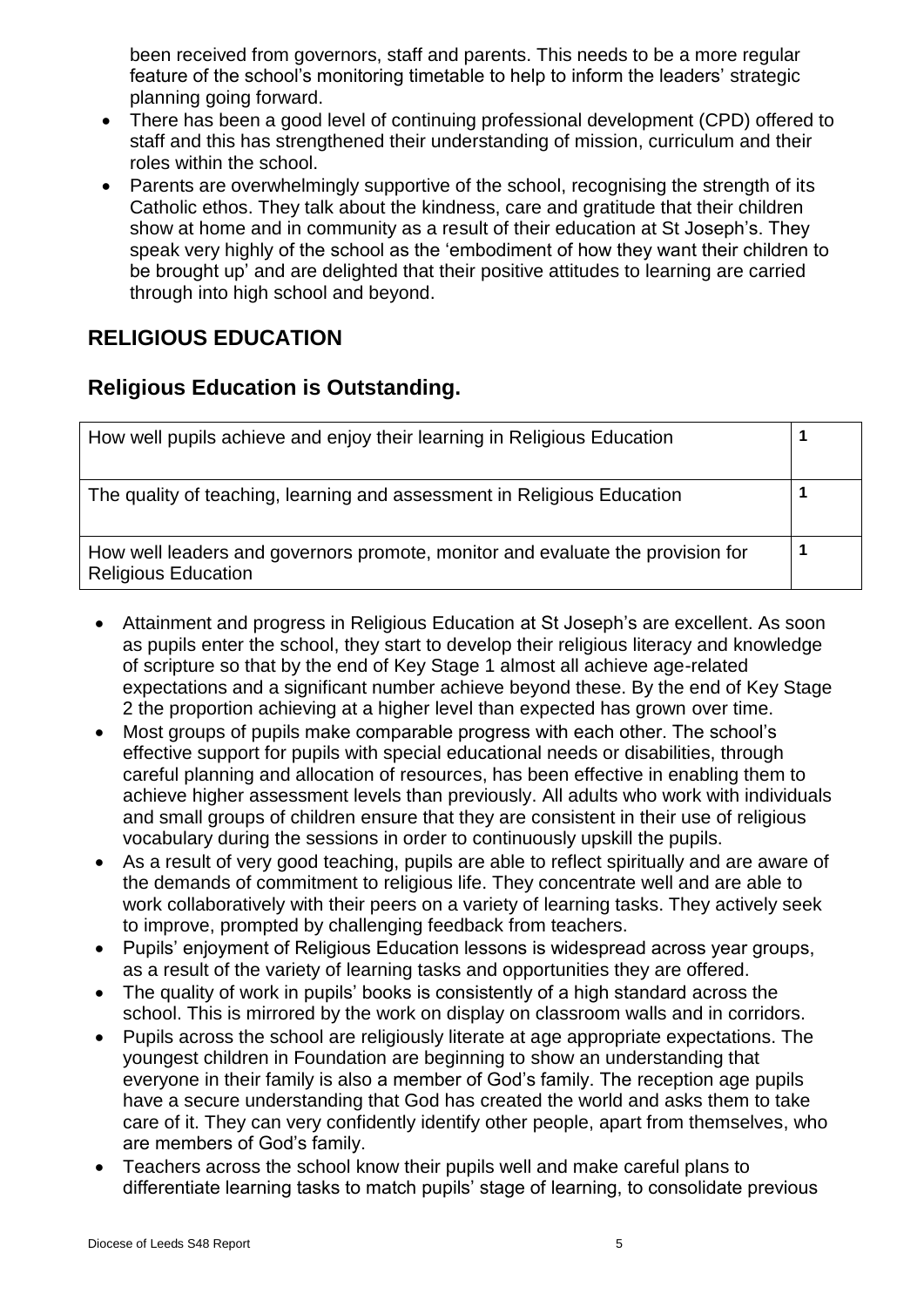learning and develop independence. They are creative in the way in which they approach religious topics, leading to a high level of enjoyment and engagement. Praise and affirmation are used constantly.

- In Key Stage 1, the teachers ensure that they provide their pupils with high levels of challenge, both in their knowledge of religious vocabulary and in their understanding of why Biblical figures behaved as they did.
- Year 3 pupils were confidently able to discuss the feelings that Mary may have experienced during the Annunciation. In year 4, the pupils successfully supported their remembrance poetry-writing with biblical references. In both year groups, the adults skilfully enabled every pupil to express and extend their ideas through the use of effective questioning and well chosen resources.
- Very strong teaching in Upper Key Stage 2 is providing the pupils with access to the highest levels of attainment. The classroom environments support the pupils' learning very effectively and encourage independent research skills. The pupils have a high level of religious literacy and are very successful in using this in their discussions and recorded tasks.
- Marking across the school is focused clearly on learning intentions and challenges pupils to make improvements or to extend themselves. Pupils are responding appropriately, demonstrating a deepening of their learning.
- Assessment is used appropriately, following Diocesan guidelines, for summative and formative record keeping. This is moderated informally within school regularly and with the local Catholic cluster of schools. Pupils are familiar with the 'I can' statements as an aid to the assessment of their progress.
- Current data shows excellent attainment throughout the school with large numbers of pupils achieving above age related expectations.
- Teaching assistants are deployed very effectively throughout classes during RE lessons. They engage with particular groups or individual pupils with skill and sensitivity. Their prompting and support enables pupils to engage with the lesson and make good progress.
- The RE curriculum meets the requirements of the Bishops' Conference, with 10% or more of the timetable dedicated to the subject across all year groups. It is appropriately supplemented with regular periods when the whole school focuses on major world faiths.
- The school leadership and governors have given much prominence to ensuring that Religious Education is well resourced, including a high priority given to professional development opportunities for staff, many of whom have accessed courses during the last academic year. This training is supported in school through successfully targeted coaching of staff where required.
- The RE coordinators are very knowledgeable and committed leaders, with a passion for the subject. They monitor the subject very effectively, collaborate with partners and communicate new developments to colleagues. They share monitoring and both have shown the high priority they are giving to developing standards.
- RE assessment data is collected regularly and analysed to identify the performance of different groups and areas for improvement. Regular discussions are held with staff about the performance of individual pupils, this information now needs to be shared more widely with parents to help them to understand the range of skills that their children acquire throughout the RE curriculum .
- Governors receive annual reports from the RE leaders which provide them with clear information about areas of strength within the teaching and learning in RE and areas that still need further development. They now need to be updated regularly about the impact of the RE action plans so that they can securely evaluate the effect of the resources that they allocate to RE and Collective Worship on an annual basis.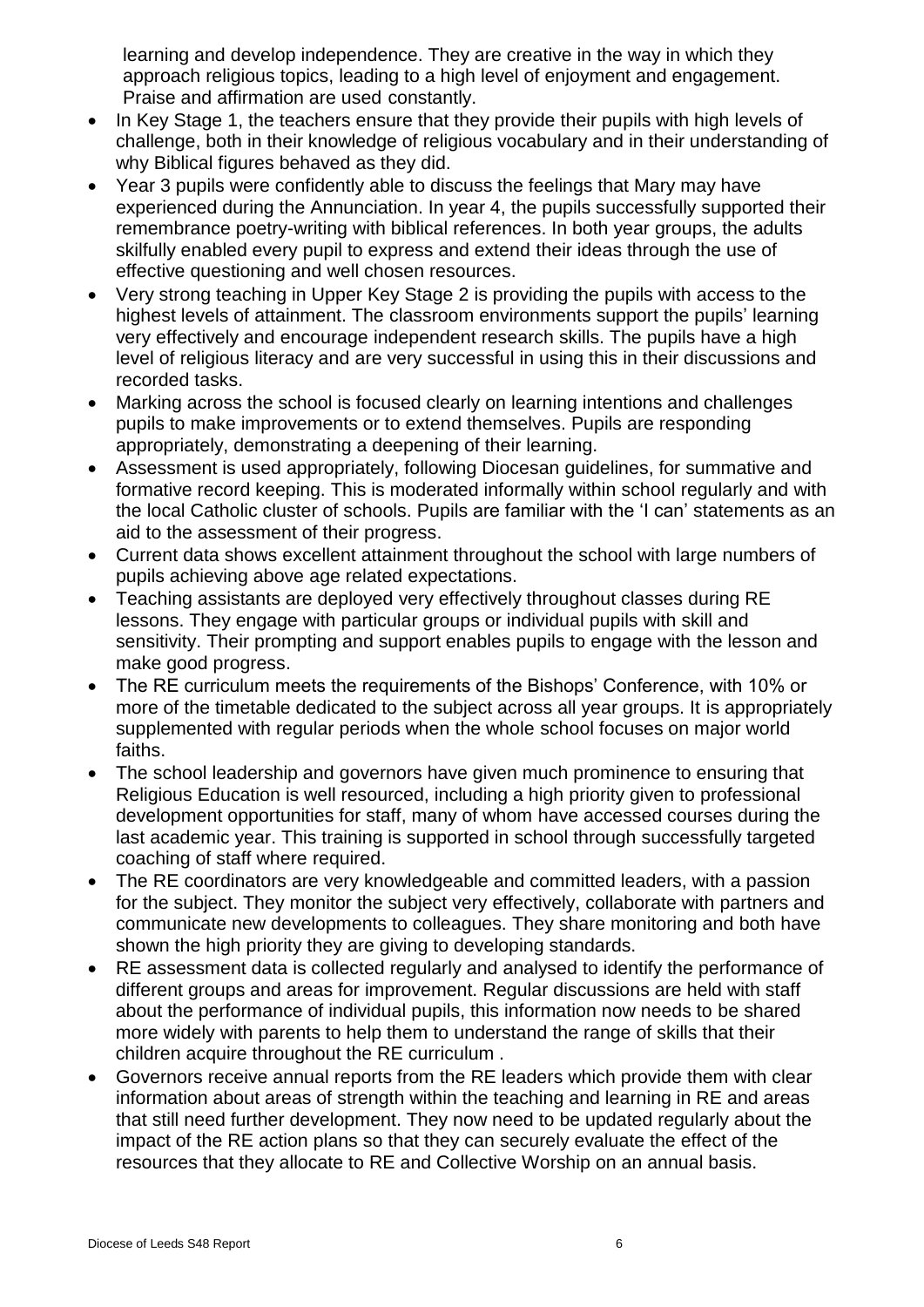### **COLLECTIVE WORSHIP**

## **Collective Worship is Outstanding.**

| How well pupils respond to and participate in the school's Collective Worship                               |  |
|-------------------------------------------------------------------------------------------------------------|--|
| The quality of provision for Collective Worship                                                             |  |
| How well leaders and governors promote, monitor and evaluate the provision for<br><b>Collective Worship</b> |  |

- Pupils across the school act reverently and respectfully in Collective Worship. Their attention is focused and they engage willingly with the themes presented. Prayers are recited confidently, reflective periods of silence are maintained without disturbance, they feel able to share their thoughts and feelings when required and their singing is very joyful and tuneful.
- Excellent practice exists in the preparation and leadership of Collective Worship by pupils. They are acquiring skills in a carefully structured progression, starting from the youngest pupils choosing artefacts for a focal point and preparing the worship environment, through to writing and reading prayers as they get older and, in groups, following a set plan in devising a liturgy for use with their peers in the classroom. Pupils lead these prayer services confidently and with enthusiasm, but also with dignity and respect for the reverential nature of the event.
- Pupils learn a variety of methods of prayer, formal and informal. Their knowledge of the Church's liturgical year is very well developed, through appropriately planned celebrations and displays. They are introduced to a sense of ritual through the structure the school uses for its whole-school and classroom acts of worship. These include a 'gathering', a themed Bible reading, reflection on its message, with consideration of key questions, and a mission to take into that day's activities.
- Pupils' confidence is developed so effectively by the opportunities given to them to participate in, plan and lead acts of worship that by the time they are in older classes they feel able to change plans and insert their own ideas into a themed liturgy.
- A strength of Collective Worship is the development of pupils' reverence, particularly through regular times of reflection, either in silence or supported by quiet music.
- The inspector witnessed a Key Stage 2 Collective Worship which was child-led. Thorough preparation by the leaders ensured that their visual aids assisted all of their peers to reflect on the chosen theme. There is tremendous sense of peer support across the school and this was in evidence in Year 1 and Year 6 where the pupils felt confident that their shared reflections would be valued by their peers and the staff.
- Pupils' spiritual development is very effectively influenced by the acts of Collective Worship. They have a sense of awe and wonder, and see prayer as a central part of their daily lives.
- Parents gave further evidence of the spiritual influence of worship at school, of children 'singing hymns at home', 'praying' and showing gratitude for food and everyday events. They also felt that the regular 'prayer bags' were a very positive way of the school encouraging the children's prayer life in their community's homes.
- Pupils spoke warmly of their opportunities, including the voluntary attendance in the Prayer Garden to say the Rosary in October which saw large numbers of attendees. The mini religious development team have been very proactive in training their peers in